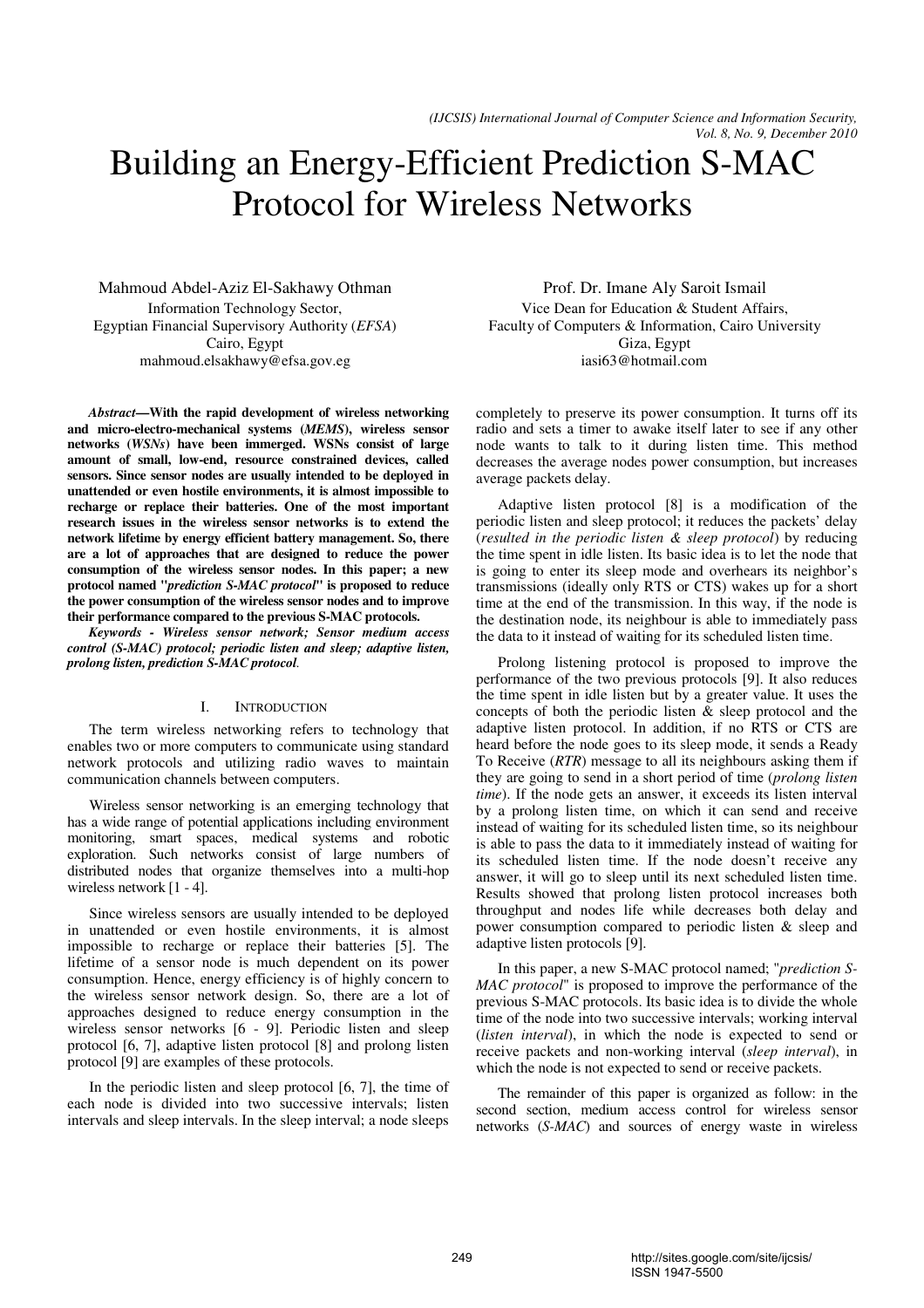networks are illustrated. In addition, three existing S-MAC protocols; periodic listen & sleep protocol, adaptive listen protocol and prolong listen protocol are explained. The proposed prediction S-MAC protocol is explained and illustrated by detailed example in part three. Protocols implementations, parameters evaluation and results of the compared algorithms are discussed in part four. Finally, conclusion and future trends are given in section five.

## II. MEDIUM ACCESS CONTROL FOR WIRELESS SENSOR NETWORKS (*S-MAC*)

Medium Access Control (*MAC*) is a sub layer of the Data Link Layer of the seven layer Open Systems Interconnection (*OSI*) model. This layer is responsible for controlling the access of nodes to the medium to transmit or receive data. Sensor mediumaccess control protocols (*S-MAC*) are *MACs* designed for wireless sensor networks. The main task of the *S-MAC* protocol is to organize how the nodes in the *WSN* access the radio between nodes that are in radio range of each other. The most important attributes of S-MAC protocols to meet the challenges of the sensor network and its applications are; *collision avoidance, energy efficiency, scalability, channel utilization, latency, throughput and fairness* [6 - 8].

## *A. Energy Efficiency in MAC Protocols*

Energy efficiency is one of the most important issues in wireless sensor networks. To design an energy-efficient *MAC* protocol, the following question must be considered: what causes energy waste from the *MAC* perspective?. The following sources are major causes of energy waste [8]:

- *Collision* is the first source of energy waste. When two packets are transmitted at the same time and collide, they become corrupted and must be discarded. Follow-on retransmissions consume energy too. All *S-MAC* protocols try to avoid collisions one way or another.
- *Idle listening* happens when the radio is listening to the channel to receive possible data. The cost is especially high in many sensor network applications where there is no data to send during the period when nothing is sensed.
- *Overhearing* occurs when a node receives packets that are destined to other nodes. Overhearing unnecessary traffic can be a dominant factor of energy waste when traffic load is heavy and node density is high.
- *Control packet overhead* represents transmission and reception of control packets consume energy.
- *Overmitting* is the last source of energy waste, which is caused by the transmission of a message when the destination node is not ready. Given the facts above, a correctly-designed MAC protocol should prevent these energy wastes.

## *B. Studied three existing S-MACprotocols*

Sensor MAC protocols achieve an energy saving by controlling the radio to avoid or reduce energy waste from the above sources of energy waste. Turning off the radio when it is not needed is an important strategy for energy conservation. In this part, three existing S-MAC protocols are explained; periodic listen and sleep, adaptive listen and prolong listen. These

protocols have techniques in order to reduce the nodes' power consumption.

*1) Periodic Listen and Sleep Protocol:* This method was first proposed in [6] to reduce the power consumption of each node. It uses the fact that some nodes are idle for long time; means that the data rate is very low, so it is not necessary to keep nodes listening all the time. Periodic listen and sleep protocol reduces the listen time by putting nodes into periodic sleep state.

The basic scheme is shown in figure 1. Each node sleeps for some time, and then wakes up and listens to see if any other node wants to talk to it. During sleeping, the node turns off its radio, and sets a timer to awake it self later. A complete cycle of listen and sleep is called a *frame*. The listen interval is normally fixed according to physical-layer and *MAC-layer* parameters. The duty cycle is defined as the ratio of the listen interval to the frame length [7].



Figure 1. Periodic listen and sleep protocol.

All nodes are free to choose their own listen/sleep schedules, meaning that neighboring nodes may have different schedules. It should be noticed that not all neighboring nodes can synchronize together in a multi-hop network. Nodes exchange their schedules by periodically broadcasting a *SYNC* packet to their immediate neighbors, thus ensuring that all neighboring nodes can communicate even if they have different schedules. A node talks to its neighbors at their scheduled listen time, for example, if node *A* wants to talk to node *B*, it must wait until *B* is listening.

*Advantage***:** The scheme of periodic listen and sleep is able to significantly reduce the time spent on idle listening when traffic load is light, so the power consumption is reduced.

*Disadvantage*: The downside of the scheme is the increased delay due to the periodic sleeping, which can accumulate on each hop.

*2) Adaptive listen Protocol:* The adaptive listen protocol was proposed in [7] to improve the delay caused by the periodic sleep of each node in a multi-hop network. It is modification of the periodic listen and sleep protocol, the basic idea is to let the node whose sleep interval is about to start and overhears its neighbor's transmissions (*ideally only RTS or CTS*) wakes up for a short period of time at the end of the transmission. In this way, if the node is the destination node, its neighbor will be able to immediately pass the data to it instead of waiting for its scheduled listen time, other nodes will go back to sleep until its next scheduled listen time. SYNC packets are sent at scheduled listen time to ensure all neighbors can receive it.

For example in figure 2, nodes 2 and 7 are about to enter their sleep interval, but node 1 has a packet to send to node 2, so it sends a *RTS*. All nodes in node 1's range; 2, 7 and 9 hear the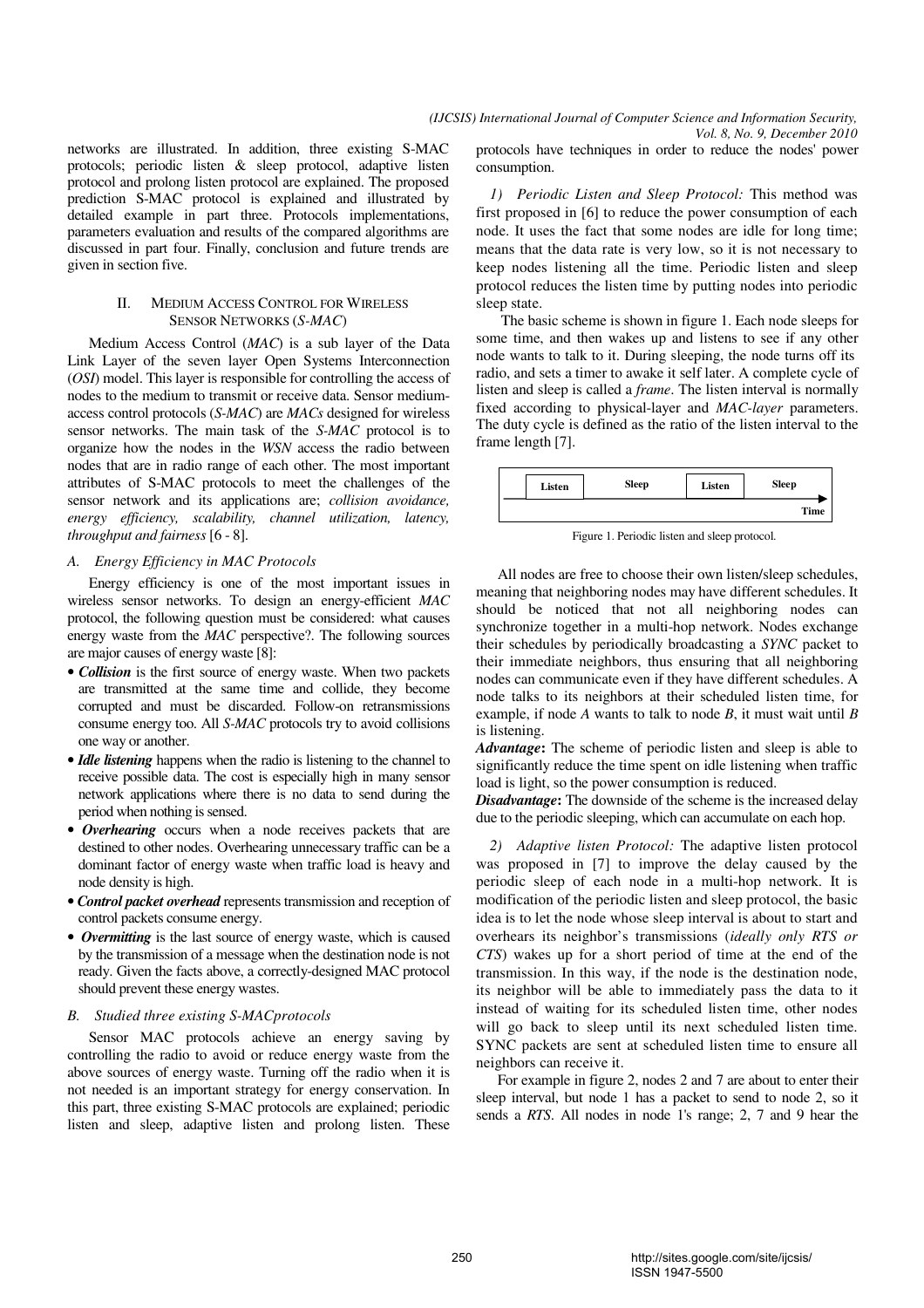transmission so nodes 2 and 7 will extend their listen interval to receive the RTS (*node 9 is already in the listen interval*). After

 extend its listen interval to serve the packet (*sends CTS, receives*  receiving the *RTS*, node 2 will *data and sends an ACK*), while node 7 doesn't have to extend its listen interval any more, so it enters its sleep interval.

#### *Advantage***:**

Adaptive listen protocol improves



9

2-CTS 4-Ack

2

power consumption compared to periodic listen and sleep protocol.

#### *Disadvantage***:**

Since any packet transmitted by a node is received by all its neighbours even though only one of them is the intended receiver, it is clear that all nodes that overhear their neighbour's transmissions (*RTS* or *CTS*) wake up until they discover that the transmission is not for them although only one node is intended.

*3) Prolong Listen Protocol*: Prolong listening protocol is proposed in [9], which is a modification of both the periodic listen and sleep and adaptive listening protocols to improve their performance. This method takes the benefits of the two previous methods: first, it uses periodic listen and sleep concept and second, nodes that overhear RTS or CTS from its neighbors extend its listen interval to be able to receive packets instead of letting them wait for its scheduled listen time. The new part is; if no RTS and CTS are heard before the node goes to its sleep mode, it sends a ready to receive (*RTR*) message to all its neighbors asking them if they are going to send in a short period of time (*prolong listen time*). If the node gets an answer, it will exceeds its listening interval by a prolong listen time, on which it can send and receive, so its neighbor is able to immediately pass the data to it instead of waiting for its scheduled listen time. If the node doesn't receive any answer, it will go to sleep until its next scheduled listen time [9].



For example, in figure 3, nodes 2, 3 and 7 are about to enter their sleep interval. But since node 2 hears a *RTS* from node 1, so it extends its listen interval to serve the packet as in the adaptive listen protocol. While node 3 hears nothing, so it sends a *RTR* message to all its neighbors. All nodes in node 3's range; 5, 6 and 8 hear the transmission. Node 5 responds (*by sending a RTR reply or by just sending the data*), so node 3 prolong its

listen interval to serve the packet. Note that, node 4 does nothing because it is out of range.

*Advantage***:** Since prolong listen protocol services a lot of packets during prolong listen time instead of letting them wait for their next scheduled listen time, so it improves throughput and decreases delay and power consumption compared to periodic listen and sleep protocol and adaptive listening protocol.

*Disadvantage***:** It is clear that all nodes that overhear their neighbour's transmissions (*RTS or CTS*) wake up until they discover that the transmission is not for them although only one node is intended.

It should be noted that not all next-hop nodes can overhear a *RTR* message from the transmitting node because they are not at the scheduled listen time or they do not have data packets to send. So if a node starts a transmission by sending out an *RTR* message during prolong listen time, it might not get a reply. In this case, it just goes back to sleep and will try again at the next normal listen time and a *RTR* message consume energy too.

## III. PROPOSED PREDICTION S-MAC PROTOCOL

The previous S-MAC protocols are based on initial listen & sleep intervals, where listen time in each frame is fixed usually about 300 msec, while the sleep time can be changed to reflect different duty cycles. The downside of the previous schemes is the increased delay due to the periodic sleeping which is accumulated on each hop. In addition, during listen intervals, nodes may have no data to transmit / receive (*idle*) or service their data in a partial time of the listen intervals. These techniques imply to minimize the sensor node lifetime.

In this section; we propose a new protocol named *"prediction S-MAC protocol*" to handle the problems of the previous S-MAC protocols. It does not depend on fixed listen and sleep intervals. Instead the node transmits only (*send/receive*) according to the prediction of its listen intervals, otherwise it goes to sleep mode and turns off its radio until expectation of its next listen interval. The basic idea of the proposed protocol is to divide the whole time of the node into two successive intervals; working interval (*listen interval*), in which the node is expected to send or receive packets and non-working interval (*sleep interval*), in which the node is not expected to send or receive packets.

Confidence interval method is used to predict the working and non-working intervals based on the last previous *N* listen (*working*) intervals. It is expected that the proposed prediction S-MAC protocol will increase both throughput and nodes' life, while it will decrease both delay and power consumption compared to the prolong listen protocol which was considered as the best protocol of the existing S-MAC protocols.

#### *A. Parts of the proposed protocol*

Proposed prediction S-MAC protocol consists of the following parts; non-sleep periods, prediction S-MAC intervals, packets arrival and adaptive listen / sleep as shown in figure 4. Prediction S-MAC intervals part consists of two steps; confidence interval calculation and expected listen & sleep intervals. In the following steps, parts of the proposed prediction S-MAC protocol are explained.



-RTS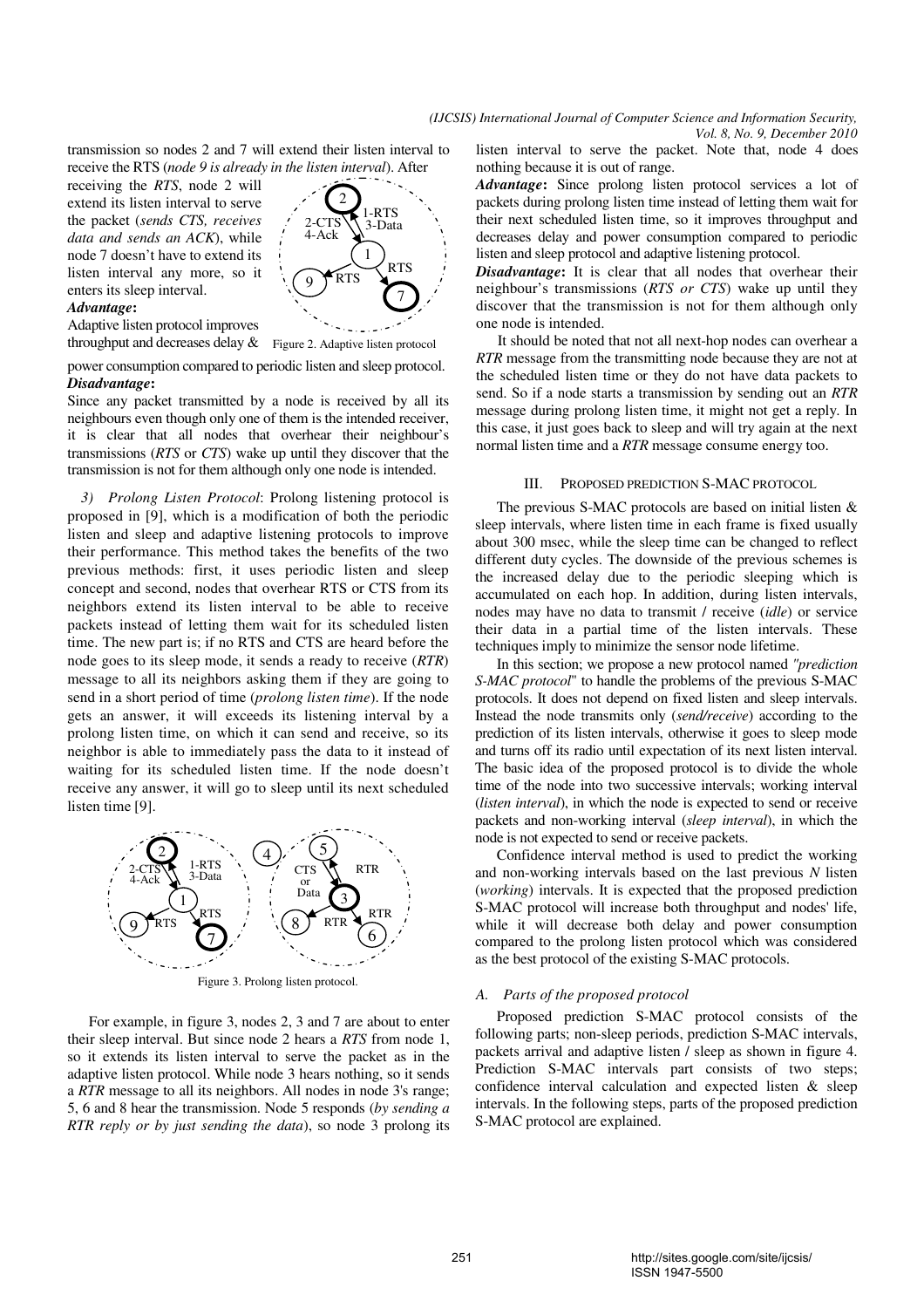• *Non-sleep periods* 

In the non-sleep periods, nodes are always in active mode (*transmit, receive or idle state*) without sleep time, take the first (*N*) listen (*send / receive*) intervals in order to predict the next listen intervals.

• *Prediction S-MAC intervals*  In this part, listen & sleep intervals are expected based on the last previous (*N*) listen intervals. Confidence interval method is used to predict the listen intervals by calculating both the mean and variance of the last previous (*N*) listen intervals. Then law of large numbers of the ratios 90 %, 95 %, 99 % (*or whatever*) is used



Figure 4. Parts of the prediction S-MAC algorithm

to predict the start and end calculated confidence listen intervals. Then lower and upper bounds of the expected listen intervals are determined by adding both the *start & end* calculated confidence listen intervals to the upper bounds of the last previous intervals. Sleep intervals can be also expected. This part is divided into two steps:

#### *1) Confidence interval calculation:*

In this step, confidence interval (*C.I*) method is used to expect the listen intervals based on the last previous (*N*) listen intervals as following:

- As known, confidence interval method gives an estimated range of values which is likely to include an unknown population parameter, the estimated range being calculated from a given set of sample data [10]. So, by using the confidence interval method the next listen interval (*N+1*) can be expected based on the last previous (*N*) listen intervals by the chosen ratios of 90%, 95%, 99% (*or whatever*) using the *mean* and *variance* of these (*N*) listen intervals.
- To expect the listen interval  $(N+1)$  based on the last previous (*N*) listen intervals (*Non-sleep periods*) do the following;
	- Compute both the mean and variance of these (*N*) listen intervals where;

$$
- \overline{L}_{N_0} = \frac{\sum_{j=1}^{N} listen_j}{N}
$$
 (1)

 *where*, *N* : is the previous listen intervals used, *listen*  $j$  : is the listen period of interval  $j$ .

• *Variance*  $(S_0^2)$  of these *(N)* listen intervals is;

$$
-S_0^2 = \frac{Y_{N_0}}{N} - (\overline{L}_{N_0})^2
$$
 (2)

where, 
$$
Y_{N_0} = \sum_{j=1}^{N} (Listen_j)^2
$$
 (3)

• By using law of large numbers and substituting into the following equation to compute both the *start & end* calculated confidence listen interval  $(N + 1)$  [10];

*(IJCSIS) International Journal of Computer Science and Information Security, Vol. 8, No. 9, December 2010* 

*- Start and end* calculated confidence listen interval (*N+1*)

are 
$$
L_{N_0} = m * \frac{S_0}{\sqrt{N}}
$$
 (4)  
\nwhere,  $m = 1.65$  (using C.1 of 90%)  
\n $= 1.96$  (using C.1 of 95%)  
\n $= 2.58$  (using C.1 of 99 %),  
\nS is the standard deviations  $= \sqrt{S^2}$ .

- Similarly to expect the listen intervals (*i*) based on the last previous (*N*) listen intervals, where  $i = N+2$ ,  $N+3$ , …… and so on.
	- Update both the last value of *mean & variance* by adding the last previous expected listen interval (*i-1*) and excluding the previous listen interval (*i-N-1*) where;

$$
- \overline{L}_{N_i} = \overline{L}_{N_{(i-1)}} - \frac{listen_{(i \cdot N \cdot I)}}{N} + \frac{listen_{(i \cdot I)}}{N}
$$
(5)

$$
-\mathbf{S}_{i}^{2} = \frac{Y_{N_{i}}}{N} - (\overline{L}_{N_{i}})^{2}
$$
 Where, (6)

$$
Y_{N_i} = Y_{N_{(i-1)}} - (Listen_{(i \cdot N \cdot I)})^2 + (Listen_{(i-1)})^2 \tag{7}
$$

- Calculate both the start and end calculated confidence interval (*i*) where;
	- *Start & end calculated confidence listen interval (i)*

$$
are \quad \overline{L}_{N_i} = m * \frac{S_i}{\sqrt{N}} \tag{8}
$$

### *2) Expected listen & sleep intervals:*

In this step, both the *lower & upper* pounds of the expected listen intervals are computed as following:

- After determining both the *start & end* calculated confidence listen interval (*i*), the *lower & upper* bounds of the expected listen interval (*i*) are expected by adding both the *start & end* calculated confidence listen interval (*i*) to the upper bound of the last previous interval (*i-1*).
- Lower & upper bounds of the sleep intervals can be also expected.
- *Packets arrival* 
	- a. If the arrival packets are in the expected listen interval (*expected by 95 % or 99 %*);
		- Send the packets.
		- Extend listen time, if transmission time is more than the expected listen interval.
	- b. If the arrival packets are in the expected sleep interval (*expected by 5% or 1 %*);
		- Do not send the packets.
		- Reschedule the packets start time to the next predicted listen time.

## • *Adaptive listen / sleep*

Since transmit time, receive time, idle time and sleep time of each node in the prediction S-MAC protocol are needed to evaluate the proposed protocol. Therefore, these times are assigned by adaptation listen (*send / receive*) intervals of the nonsleep periods according to the expected listen & sleep intervals of the prediction S-MAC intervals.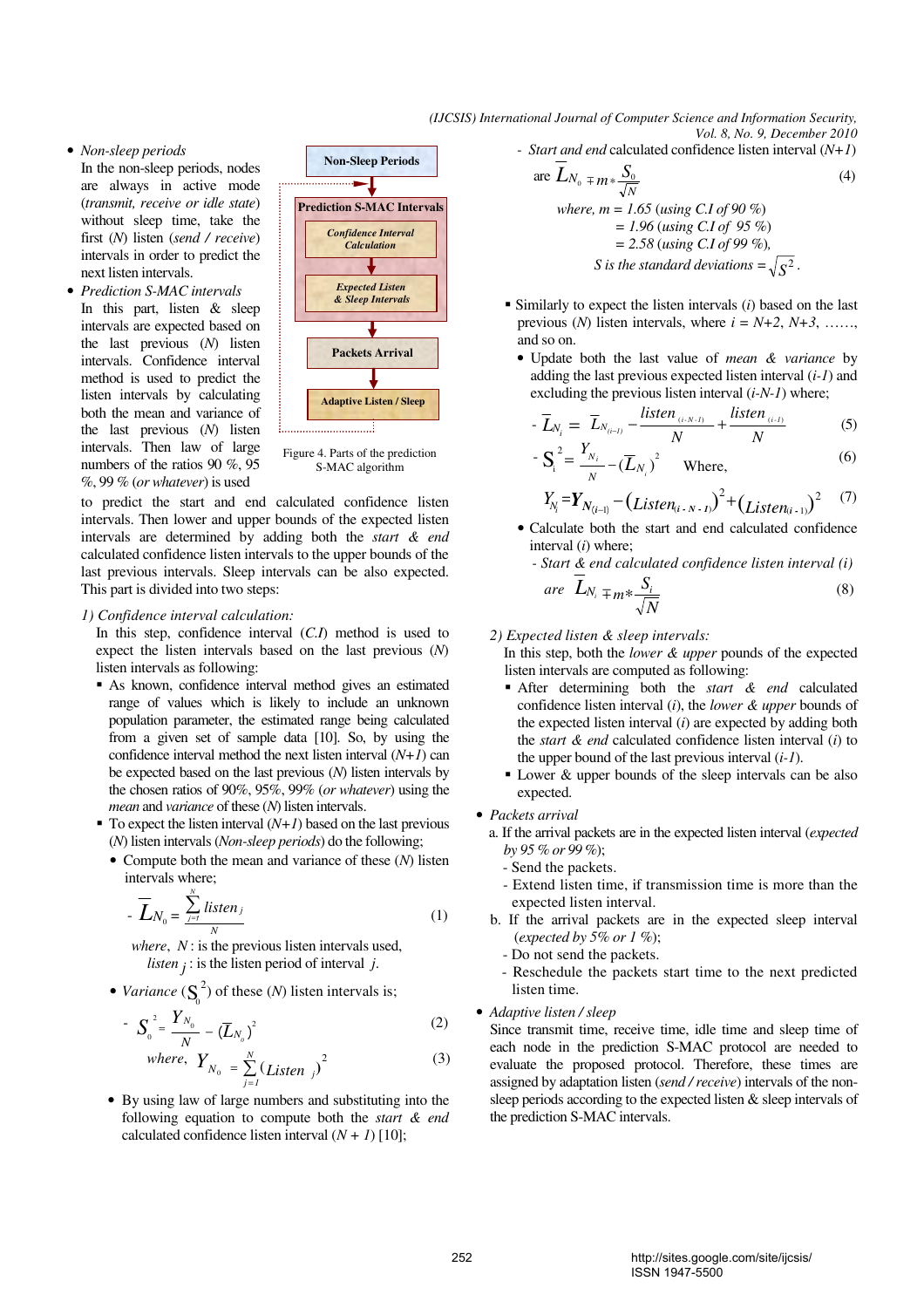## *B. Example of the proposed protocol*

In the following example, steps of working the proposed prediction S-MAC protocol are illustrated.

 *1) Non-sleep Periods:* In the *non-sleep periods*, nodes are always in active mode (*transmit, receive or idle* state) without sleep time. Suppose a network includes node (*N1*) which has the following transmissions with the other nodes (*N2*, *N3* and *N4*). Figure 5.a shows a sample from node (*N1*) transmissions while figure 5.b illustrates send, receive and idle periods of node (*N1*).



Figure 5.b. Send, receive and idle periods of node *N1*.

Figure 5. Non-sleep periods.

*2) Prediction S-MAC Intervals:* In this part, listen and sleep intervals are expected based on the last previous (*N*) listen intervals. It is divided into two steps; *confidence interval* (*C.I*) *calculation* and *expected listen & sleep intervals*.

*a) Confidence interval (C.I) calculation:* Confidence interval method is used to calculate both the *start & end* calculated confidence listen intervals by calculating both the *mean* & *variance* of the last previous (*N*) listen intervals. Then, law of large numbers of the ratio 95% is used in order to calculate both the *start* & *end* calculated confidence listen intervals. For example, fifth listen interval can be calculated based on the first four listen (*send, receive*) intervals by calculating both the *mean & variance* of these first four *send/receive* intervals of *the non-sleep periods*. Then, substituting in law of large numbers of the ratio 95% to get the *start & end* calculated confidence fifth listen interval as follows;

- The listen intervals of the first four listen (*send, receive*) intervals of the *non-sleep* periods are;  $L_0 = 15, 10, 13, 25$  ms.
- both the mean & variance of these listen intervals are;

$$
L_0 = \frac{(15 + 10 + 13 + 25)}{4} = 15.75, \qquad (\overline{L}_0)^2 = 248.1
$$
  
- 
$$
Y_0 = (15)^2 + (10)^2 + (13)^2 + (25)^2
$$
  
= 225 + 100 + 169 + 625 = 1119,

$$
S_o^2 = \frac{Y_o}{N} - (\overline{L}_0)^2 = \frac{1119}{4} - 248.1 = 31.65, \quad S_o = 5.6
$$

• Start calculated confidence listen interval =

$$
\overline{L}_0 - m * \frac{S_0}{\sqrt{N}} = 15.75 - 1.96 * \frac{5.6}{2} \approx 10
$$

• End calculated confidence listen interval =

$$
\overline{L}_{0\ +m\ast} \frac{S_{0}}{\sqrt{N}} = 15.75 + 1.96 * \frac{5.6}{2} \approx 21
$$

By updating both the *mean & variance* of the last expected listen interval (*fifth listen interval*), the *start & end* calculated confidence of six listen interval can be calculated based on the last previous four listen intervals as following;

• The last four previous listen intervals are;

 $L<sub>6</sub>$  = 10, 13, 25, 11 msec. (*where 11 is the fifth listen interval calculated from the first four send/receive intervals of the nonsleep periods).*

• Calculate both the *mean & variance* of the last four previous listen intervals where;

$$
\overline{L}_6 = 15.75 - \frac{15}{4} + \frac{11}{24} = 14.75, \qquad (\overline{L}_6)^2 = 217.6
$$
\n
$$
Y_6 = 1119 - (15) + (11)^2 = 1119 - 225 + 121 = 1015
$$
\n
$$
-S_6^2 = \frac{Y_6}{N} - (\overline{L}_6)^2 = \frac{1015}{4} - 217.6 = 36.15,
$$
\n
$$
S_6 = \sqrt{36.15} = 6.01
$$

• *Start* calculated confidence listen interval  $=L_6$ −*m* \*  $\frac{S_6}{\sqrt{N}}$ 

$$
= 14.75 - 1.96 * \frac{6.01}{2} \approx 9
$$

• *End* calculated confidence listen interval  $= L_6$ *N*  $+m*\frac{S_6}{S_6}$ 

$$
= 14.75 + 1.96 * \frac{6.01}{2} \approx 21
$$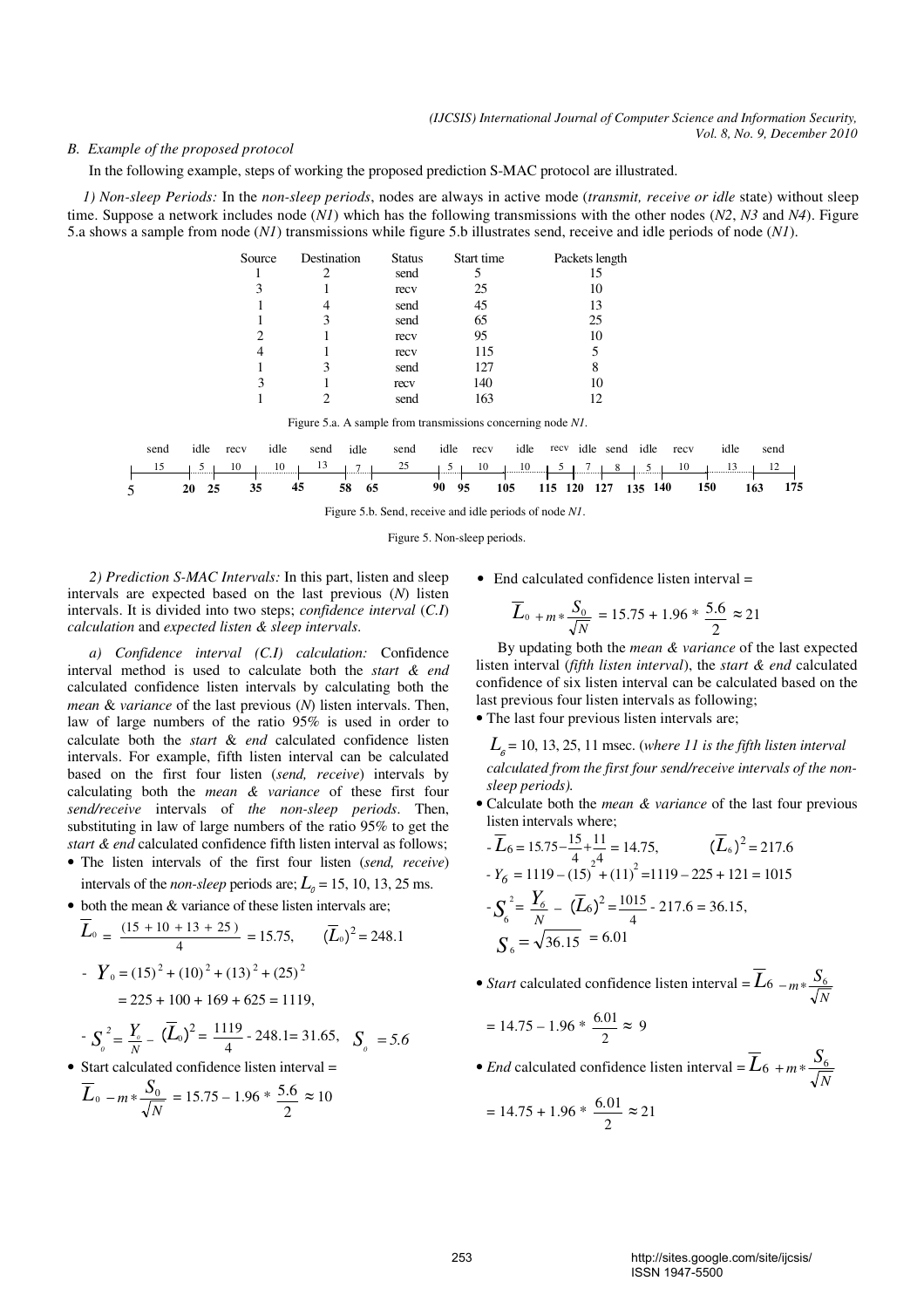$= 153 + 21 = 174$  msec.

 *b) Expected listen & sleep intervals:* In the expected listen and sleep intervals, *lower* & *upper* bounds of the expected listen intervals are obtained by adding the *start & end* calculated confidence listen intervals to the upper bounds of the last previous intervals. In the previous example, after expecting both the *start & end* calculated confidence listen intervals, both the *lower & upper* bounds of the listen & sleep intervals are predicted as following;

- *Lower bound* of the expected fifth listen interval =  $90 + 10 =$ 100 msec. (*where 90 is the upper bound of the fourth listen interval as appearing in the figure 5*).
- *Upper* bound of the expected fifth listen interval  $= 90 + 21 = 111$  msec.
- Therefore, the *lower & upper* bounds of the expected fifth listen interval are 100 msec and 111 ms respectively,  $\Delta t = 11$  msec.
- Also, *lower & upper* bounds of the expected sleep interval are 90 msec and 100 msec respectively as shown in figure 6.



Figure 6. First expected Listen /sleep interval

- Also, *lower* bound of the expected six listen interval  $= 111 + 9$ = 120 msec. (*where 111 is the upper bound of the fifth listen interval expected as shown in figure 6*).
- *Upper bound* of the expected six listen interval  $= 111 + 21 = 132$  msec.
- Therefore, *lower* & *upper* bounds of the expected six listen interval are 120 msec and 132 msec respectively,  $\Delta t = 12$  msec.
- Also, *lower* & *upper* bounds of the expected sleep interval are 111 msec and 120 msec respectively as shown in figure 7.

|                   |      |          |         |        |      |          |      |           |        | Second expected<br>listen/sleep interval |        |  |
|-------------------|------|----------|---------|--------|------|----------|------|-----------|--------|------------------------------------------|--------|--|
| idle              | send | idle     | receive | idle   | send | idle     | send | sleep     | listen | sleep                                    | listen |  |
| $\mathcal{D}$<br> | 15   | ┚<br>    | 10      | 10<br> | 13   |          | 25   | 10        | п      |                                          | 12     |  |
|                   |      |          |         |        |      |          |      |           |        |                                          |        |  |
| $\mathbf{0}$      |      | 25<br>20 | 35      | 45     |      | 58<br>65 |      | 100<br>90 |        | 120<br>111                               | 132    |  |

Figure 7. Second expected listen /sleep interval

By applying the previous steps, the seventh and eighth listen / sleep intervals can be expected where;

- Third expected listen/sleep interval (*seventh listen /sleep interval*) is:
	- Start  $\&$  end calculated confidence listen interval = (10, 21). - *Lower bound* of the expected seventh listen interval
	- $= 132 + 10 = 142$  msec.
	- *Upper bound* of the expected seventh listen interval  $= 132 + 21 = 153$  msec.
	- Therefore, *lower & upper* bounds of the expected seventh listen interval are 142 ms and 153 ms respectively,  $\Delta t = 11$  ms.
	- Also, *lower & upper* bounds of the expected sleep interval are 132 ms and 142 ms respectively as shown in figure 7.
- Fourth expected listen/sleep interval (*eighth listen/sleep interval*) is:
	- *Start & end* calculated confidence listen interval = (9, 21)
	- *Lower bound* of the expected eighth listen interval  $= 153 + 9 = 162$  msec.
	- *Upper bound* of the expected eighth listen interval
- Therefore, *lower* & *upper* bounds of the expected eighth listen interval are 162 msec and 174 msec respectively,  $\Delta t = 12$  msec.
	- Also, *lower & upper* bounds of the expected sleep interval are 153 msec and 162 msec respectively as shown in figure 8.
	- Therefore, listen/sleep intervals of the prediction S-MAC intervals are shown in figure 8.



Figure 8. Expected listen & sleep intervals

Note that, nodes in the *prediction S-MAC intervals* are almost active during the expected listen time otherwise; nodes are almost in a sleep mode to serve the radio power consumption. Also, the arrival packets are almost in the expected listen interval by the ratio 95% to be served. We expect *the proposed prediction S-MAC protocol* will improve the performance parameters evaluation; average packet delay, throughput, average node power consumption and sensor node life compared to *the prolong listen protocol*.

## *3) Packets arrival:*

- a. If the arrival packets are in expected listen interval;
	- Send the packets.
	- Extend listen time, if transmission time is more than the expected listen interval as shown in figure 9.
- b. If the arrival packets are in expected sleep interval;
- Do not send the packets.
- Reschedule the packets start time to the next expected listen time as shown in figure 9.

## *4) Adaptive listen / sleep periods:*

To measure the performance parameters of the prediction S-MAC protocol; *average packet delay*, *throughput*, *average node power consumption* and *average node life*, we need to calculate both *transmit time*, *receive time*, *idle time* and *sleep time* for each node in the proposed protocol. These times are assigned by adaptation the listen (*send / receive*) intervals of the non-sleep periods according to the expected listen & sleep intervals of the prediction S-MAC intervals. Therefore, *transmit time, receive time, idle time* and *sleep time* of each node in the proposed prediction S-MAC protocol are assigned accurately as shown in figure 9.

As shown in figure 9, transmit time, receive time, sleep time and idle time of the node (*N1*) in the used example can be measured as follows;

- *Transmitting time* =  $15 + 13 + 25 + 8 + 12 = 73$  msec.
- *Receiving time* =  $10 + 11 + 5 + 10 = 36$  msec.
- Sleep time  $= 10 + 9 + 7 + 9 = 35$  msec.<br>
Idle time  $= 5 + 5 + 10 + 7 + 1 + 2 + 1 + 1$
- $= 5 + 5 + 10 + 7 + 1 + 2 + 1 + 1 = 32$  msec.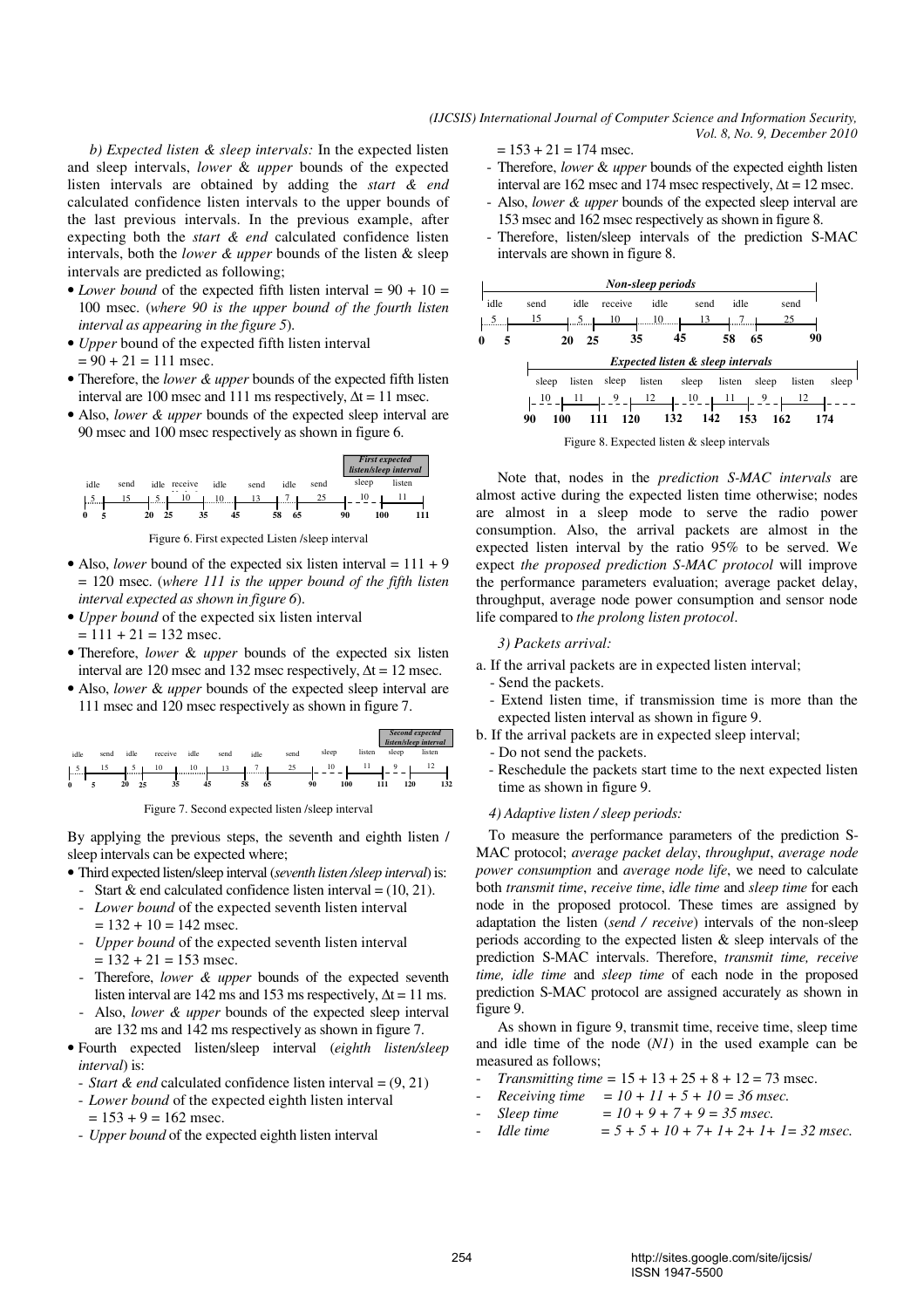*(IJCSIS) International Journal of Computer Science and Information Security, Vol. 8, No. 9, December 2010* 



Figure 9. Adaptive listen / sleep concerning node (*N1*).

## IV. PROTOCOLS IMPLEMENTATION

A simulation program is built using "*Visual C++ programming language*" in order to build and compare both the proposed prediction S-MAC protocol and the prolong listen protocol. The simulation program is divided into seven main parts; *packets creation*, *non-sleep periods*, *prediction S-MAC intervals*, *packets arrival*, *adaptive listen/sleep*, *prolong listen protocol* and *performance parameters evaluation* for each protocol. Prediction S-MAC intervals part consists of two steps; confidence interval calculation and expected listen & sleep intervals as shown in figure 10.



Figure10. Main parts of the simulation program

In order to obtain accurate results (*similar to real cases*), the packets' information is created randomly. However, the same packets' information must be used for the compared protocols in order to obtain accurate results. Therefore, the packets' creation part is separated from the parts of the compared S-MAC protocols, in fact its outputs is considered as common inputs for the compared S-MAC protocols.

Packets creation intervals are considered a common part for both the compared algorithms with generated values and the inputs for the S-MAC protocols. Of course; using the same input values for the compared protocols allows real comparison between them.

## *A. Performance parameters evaluation*

The following parameters are used to evaluate both the *proposed prediction S-MAC* protocol and the *prolong listen* protocol; average packet delay, throughput, average node power consumption and average node life. A proposed protocol's objective is to increase both throughput and average node life while decreasing both delay and average node power consumption.

#### *1) Average packet's delay:*

Packet delay refers to the delay from when a sender has a packet to send until the packet is successfully received by the receiver. In sensor networks, the importance of delay depends on the application. Of course, the previous S-MAC protocols have longer delay due to the periodic sleeping on each hop. The objective of the proposed *prediction S-MAC* protocol is minimizing average packet delay compared to the *prolong listen* protocol. Average packet delay is calculated as follows:



$$
\left(\frac{\sum_{\text{y packets}} (Arrival\ time\ at\ destination - Initial\ time\ at\ source)}{Total\ number\ of\ packets}\right) \text{ in ms}
$$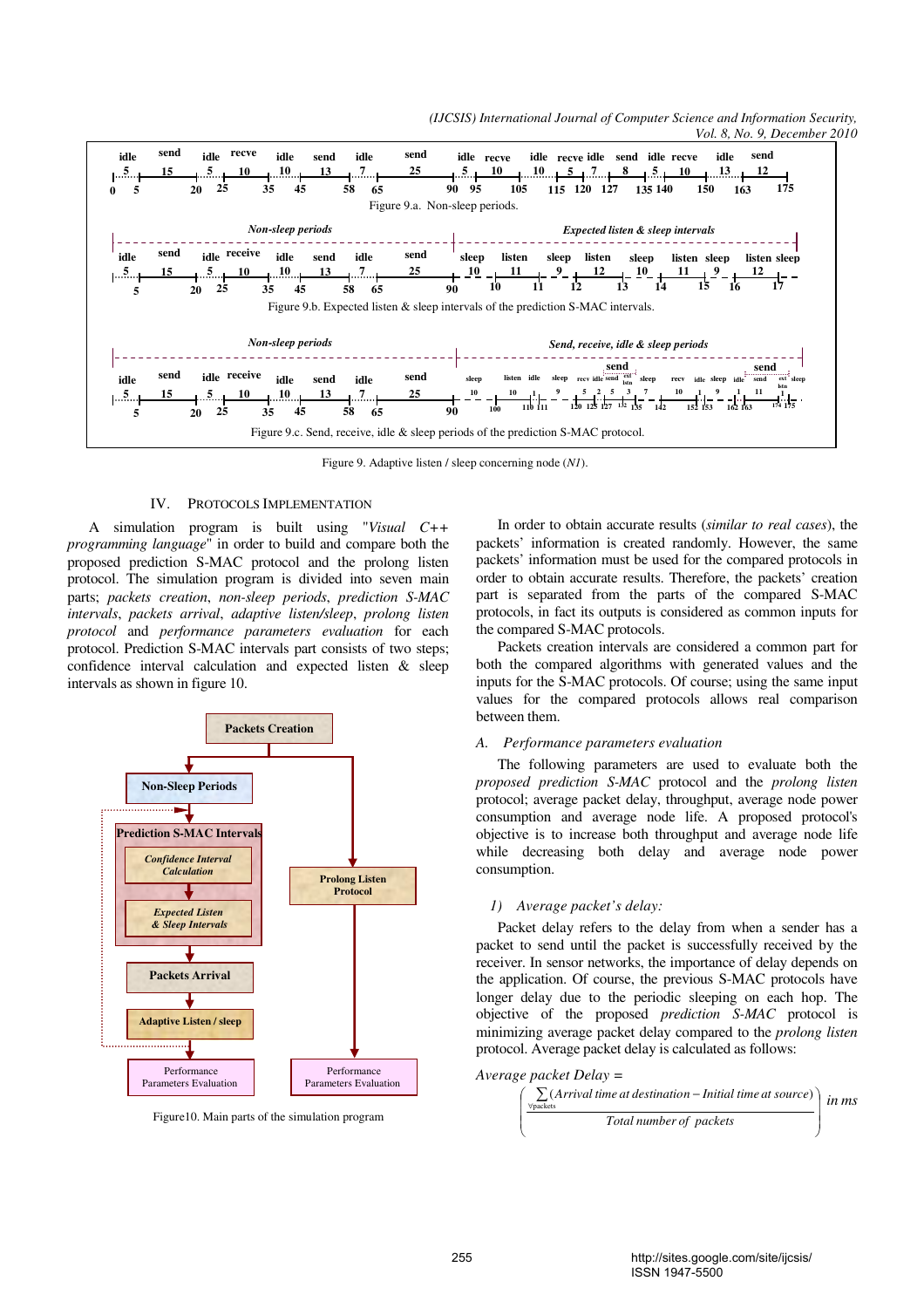*2) Throughput:* Throughput (*often measured in bits or bytes or packets per second*) refers to the amount of data successfully transferred from a sender to a receiver in a given time. Many factors affect throughput, including efficiency of collision avoidance, channel utilization, delay and control packet overhead. As with delay, the importance of throughput depends on the application. The proposed prediction S-MAC protocol's objective is to increase throughput compared to other protocols. Throughput is calculated as follows:

Largest arrival time – Smallest initial time  $Throughput = \frac{Total number of packets(X)}{Largest arrival time - Smallest initial time}$  in pkts/sec.

# *3) Average node power consumption:*

With large numbers of battery-powered nodes, it is very difficult to change or recharge batteries for these nodes. On many hardware platforms, the radio is a major energy consumer. The energy consumption of the node is measured by multiplying the amount of time that the radio on each node has spent in different modes: sleep, idle, transmitting and receiving by the required power to operate the radio in that mode. The objective of the proposed prediction S-MAC protocol is to minimize the power consumption of each node compared to the prolong listen protocol. Average node power consumption is calculated as follows:

Average node power consumption =

\n
$$
\sum_{\text{Ynode}} \left( \sum_{\text{Ystate}} \begin{pmatrix} \text{Time spent by the node in a state} \\ * \text{Power consumed in this state} \end{pmatrix} \right)
$$
\nNumber of nodes

*Where state*  $\in$  { *idle , transmitin g , receiving , sleep* }

*4) Average node life:* The lifetime  $T_i$  of node *i* is defined as the expected time for the energy  $E_i$  to be exhausted, where each node *i* has the limited energy  $E_i$  of node *i* to be exhausted. The network lifetime *T* of the system is defined as the time when the first sensor *i* is drained of its energy, that is to say, the system lifetime *T* of a sensor network is the minimum lifetime of all nodes of the network,

$$
T = min\{T_1, T_2, \dots, T_n\} [11].
$$

Because the compared protocols have different algorithms, where *prolong listen protocol* has fixed listen periods and the sleep periods are very long. Therefore, calculating node lifetime using real time (*in sec*) may increase in case of using more sleep time. So it will not a good parameter, therefore instead of using real time to calculate the node lifetime, we will use number of served packets. That is mean, the node lifetime will not be calculated as the time in second the node will go down after, instead it will be calculated as the number of packets the node can serve before going down. So, average node life is calculated as follows:

- 1.For each node of both the compared protocols, calculate the following:
	- Total number of transmitted packets (*K*).
	- Total power consumption of transmitted packets (*P*).

average packet power consumption  $(P_K)$ . • Divide the total power consumption of transmitted packets (*P*) by the total number of transmitted packets (*K*) to get

Average packet power consumption ( $P_k$ ) =  $\frac{p}{k}$  $=\frac{p}{p}$ *mw/pkt.* 

- 2.Using standard maximum battery power consumption of the sensor node (*Ps*) = 2850 mAh \* 3 V = 8610 mwh. (*Each node has two AA alkaline batteries*) [12].
- before running out of energy  $(T_{\kappa})$ . 3. Divide maximum battery power consumption of the sensor node  $(P_s)$  by the average packet power consumption  $(P_K)$  to get the average number of packets that each node should transmit

 Average number of served packets *P*  $T_k = \frac{P_s}{P_k}$  $s_{\rm k} = \frac{P_{\rm s}}{P_{\rm k}}$  pkts

4.Therefore, the average nod life in packets is calculated from the following general equation;



- 5.Of course, a protocol that transmits a big number of packets before the nodes running out of energy is considered as longer life.
- *B. Simulation Parameters*

The simulation program used the following values to build and compare the two protocols:

- Number of nodes (*N*) takes the values 10, 20, 30 and 40 nodes consequently.
- Node's range  $(R)$  is taken as  $100 \text{ m} * 100 \text{ m}$ .
- Number of packets generated at each message is taken as a random number from 1 to 10 packets/node.
- Message length (*M*) is considered as multiple of a unit packet in the number of packets generated at each node.
- History interval count (*H*) is considered as the first 10 listen intervals.
- Minimum number of messages (*MSG*) that is created at each node is equal to 30 messages.
- The radio power consumption taken in receiving, transmitting and sleeping is *45 mw*, *60 mw* and *90 µw* respectively. There is no difference between listening and receiving mode [17].
- Average number of packets/node/sec (*Data rate step values*  (*A*)) takes the values 20, 40, 60, 80,100 and 120 pkts/node/sec.
- Time increasing at the source nodes (∆*d*) is a random number.
- Value resulted at each data rate step point (*A*) is the average of running the simulated program five times.
- Confidence interval taken is considered as 95%.

$$
(\overline{L}_{N_i} \pm m * \frac{S_i}{\sqrt{N}} \cdot m = 1.96).
$$

• Total battery power consumption of the sensor node is calculated by multiplying its volt (*1.5 V*) by capacity (*2870 mAh*) (*each sensor node has two AA alkaline batteries*).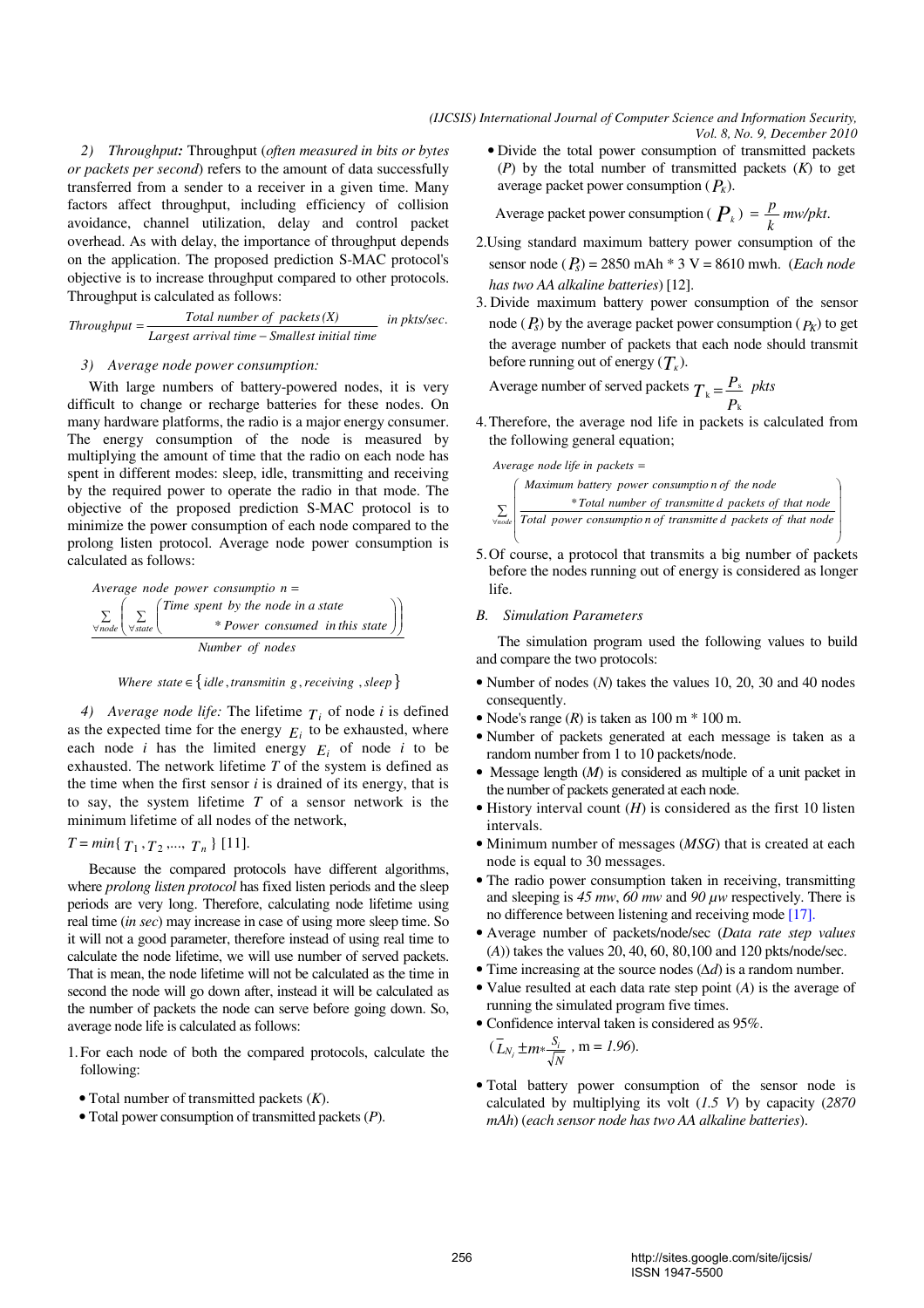- For the *prolong listen protocol*, the following values are taken:
	- -Listen interval (*L*) is fixed and equal to 300 msec.
	- -Sleep interval (*S*) is fixed and equal to 1000 msec.
	- -Prolong listening time (*P*) is equal to 20 msec.
	- -Start listen time of nodes (*ST*) is a random number from 1 to 25 msec.

## *C. Results*

Both *the proposed prediction S-MAC protocol* and *the prolong listen protocol* are simulated using "*visual C++ programming language*". Performance parameters evaluation resulted from the simulation program; average packet delay, throughput, average node power consumption and average node life are computed to evaluate the compared protocols. For each parameter, four figures (*from a to d*) are used to compare the two protocols changing number of nodes (*N*) from ten to forty nodes by a step of ten. Average number of packets/node/sec (*data rate step values*) used are; 20, 40, 60, 80, 100 and 120 packets/node/sec.

For the prolong listen protocol; listen time (*L*) is fixed at 300 ms. while sleep time (*S*) is fixed at 1000 ms. Also, prolong listen time (*P*) used is 20 ms. while start listen time of each node is random time varying from 1 to 25 ms. To simulate reality, parameters used in the simulation program are generated randomly and in order to obtain accurate results, each point in the data rate step values is the average of running the simulated program five times.

### *1) Average packet delay*

It is known that real packet delay is the sum of waiting time and transmission time. As shown in figure 11, It is clear that in case of the prolong listen protocol, increasing sleep time leads to higher average packet delay since the time that a packet needs to wait for the node to enter listen mode increases. Also, note that for the two protocols, increasing both average number of packets per node per second (*data rate step value*s) and number of nodes lead to increasing average packet delay as shown in figure 11.

Note that, using *the prolong listen protocol* leads to a higher average packet delay than using *prediction S-MAC protocol*. The results are expected since in case of *the prolong listen protocol*, packets always wait a long time (*long sleep intervals*) for the node to enter the listen mode. While in case of *the prediction S-MAC protocol*, there is no fixed listen and sleep intervals. However, the nodes transmit only (*send/receive*) according to the prediction of their listen time, otherwise the nodes go to sleep mode and turn off their radio power until next prediction listen time. This implies to decreasing waiting time compared to the prolong listen protocol. So, the proposed prediction S-MAC protocol decreases average packet delay compared to the prolong listen protocol as shown in figure 11.

## *2) Throughput*

Throughput refers to the amount of data successfully transferred from a sender to a receiver in a given time (*often measured in bits or bytes or packets per second*). As shown in figure 12, it is clear that in case of the prolong listen protocol; long sleep intervals lead to lower throughput than in the prediction S-MAC protocol. Since packets in the prolong listen protocol have to wait for a longer time for the nodes to enter their listen interval, so fewer packets are delivered per second (*throughput*). Of course for the two protocols, in the highest traffic load (*increasing both data rates and number of nodes*), contention happens at each hop, which can significantly reduce throughput. This leads to semi-straight lines appearing when the number of nodes is equal to forty nodes.













Figure 11. Average packet delay.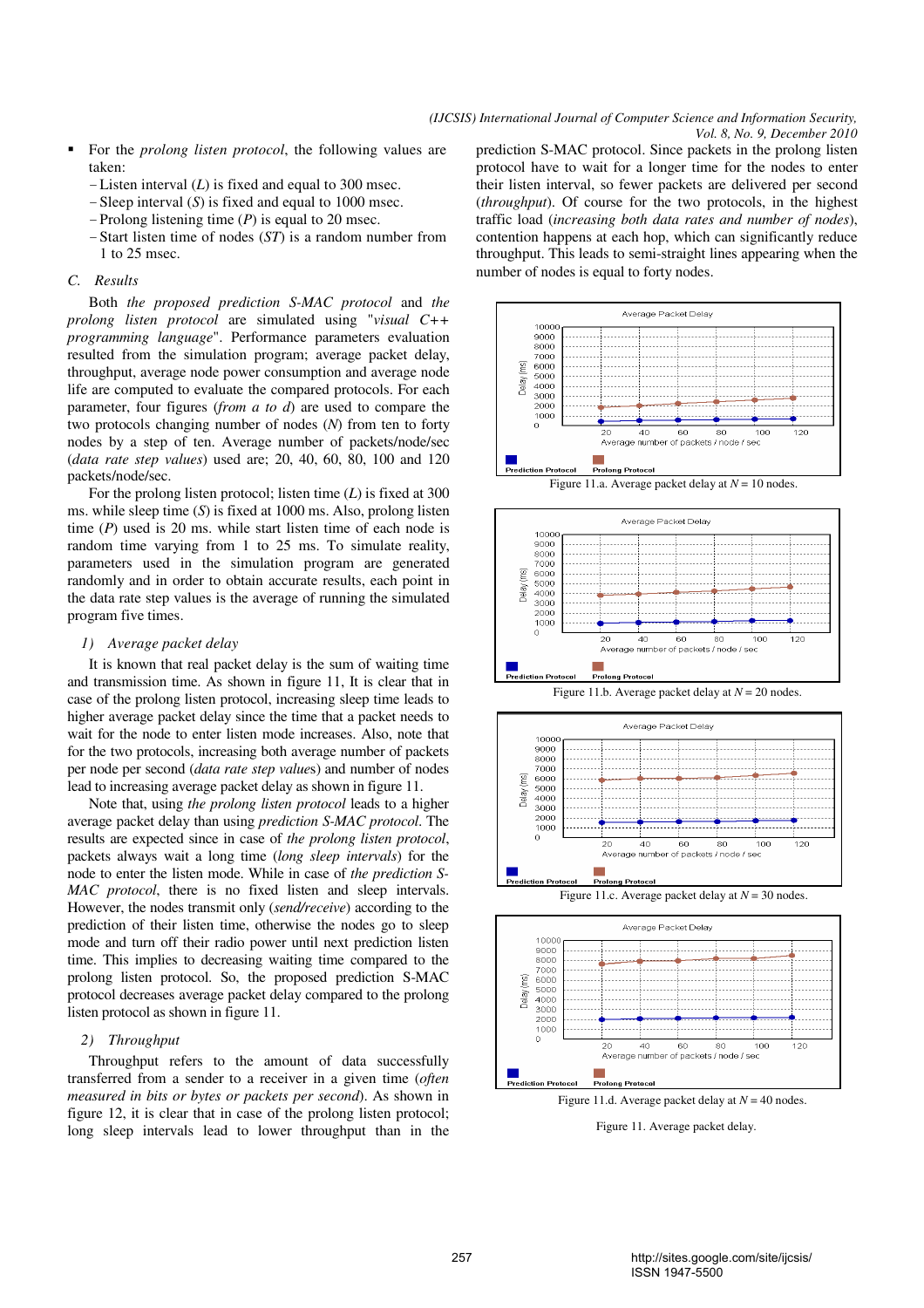As shown in figure12 using prolong listen protocol leads to lower throughput than using prediction S-MAC protocol. These results are expected since in case of the prolong listen protocol, packets always have to wait for the nodes entering their sleep mode, so number of packets delivered per second (*throughput*) decreases. While using prediction S-MAC protocol improves throughput by a great value since there is no fixed listen  $\&$  sleep intervals, so packets do not wait long sleep time to be transmitted. Therefore, packets are served in the same listen interval instead of waiting for next listen intervals. Thus, number of packets delivered per second (*throughput*) increases and this leads to increasing throughput compared to the prolong listen protocol as shown in the figures.



Figure12. Throughput

#### *3) Average node power consumption*

Energy consumption for each node is calculated by multiplying the energy consumed at each mode (*sleep, idle, transmitting and receiving*) by the time that the node has spent in that mode. As shown in figure 13 note that, using the *prolong listen protocol* leads to higher average node power consumption than using the *prediction S-MAC protocol.* Since in case of *the prolong listen protocol* remind that, any node does not send a *RTS* message unless the destination is in listen mode and packets have to wait a long time for the destination node to enter the listen state. In fact, some queued packets may have to wait more than one period if their nodes are serving others, this implies to increasing sleep time and idle time. In addition, some *RTS* messages were sent by the source nodes and may be not answered. These *RTS* messages have to be resent and increase the transmission time. Although not all the next-hop nodes could overhear the *RTR* messages from the transmitting nodes, since they are not at the scheduled listen time or they do not have data packets to send. Therefore, if a node starts a transmission by sending out a *RTR* message during prolong listen time, it might not get a reply. In this case, it just goes back to sleep mode and will try again at the next normal listen time, which increases transmission time and *RTR* messages consume energy. Thus, as sleep time increases, average node power consumption increases.



Figure 13.c. Av. node pw. consumption at *N* = 30 nodes.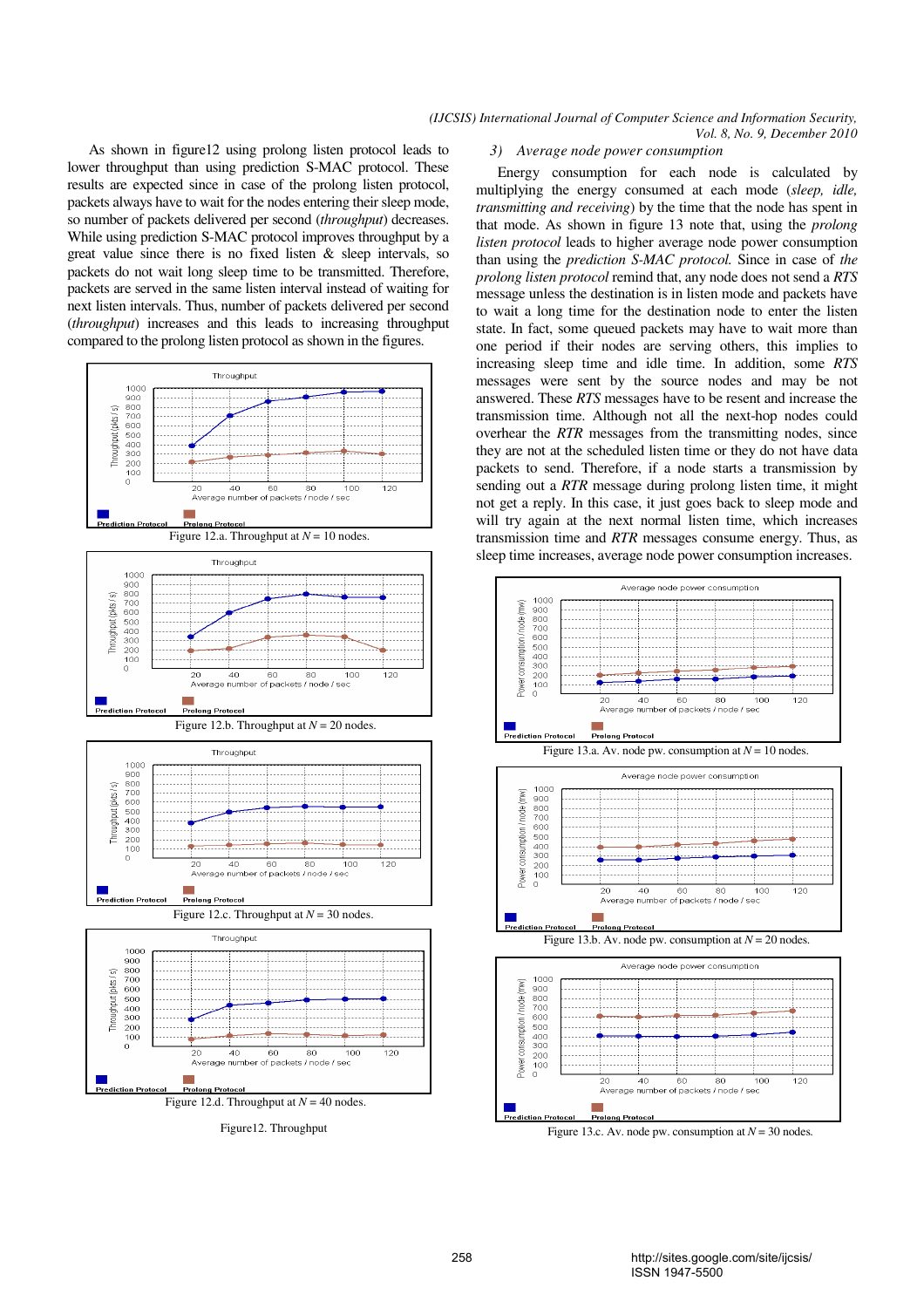

While in case of *the prediction S-MAC protocol*, there is no fixed listen and sleep intervals and nodes become active only when transmitting (*send or receive*), otherwise nodes turn off radio power until their next prediction active time. Therefore, packets do not have to wait a long time for the node to enter the active state. Thus idle time is decreased. In addition, there are no *RTR* messages and just small numbers of *RTS* messages is repeated. This leads to lower transmission time than *prolong listen protocol*. As a result, *the prediction S-MAC protocol* decreases the average node power consumption compared to *the prolong listen protocol*. In addition, it is clear that for the two protocols, increasing both average number of packets per node per second (*data rate step values*) and number of nodes imply to increasing average node power consumption as shown in figure 13.

#### *4) Average node life*

The lifetime  $T_i$  of node  $i$  is usually defined as the expected time for the energy  $E_i$  to be exhausted, where each node  $i$  has the limited energy  $E_i$  of node  $i$  to be exhausted [11]. Considering the amount of time until the sensor node runs out of energy to refer to the average node life is not fair. So as a good idea instead of using the amount of time to calculate the average node life, the number of packets each node can serve before the node runs out of energy is used to refer to the average node life. That means; a protocol that serves a larger number of packets before the first sensor node die has longer life than the other.

As shown in figure 14, it is clear that the proposed prediction S-MAC protocol serves a bigger number of packets before the nodes exhaust their power compared to the prolong listen protocol. Therefore, the proposed prediction S-MAC protocol has a longer node life than the prolong listen protocol. These results are logic since packets in the prolong listen protocol have to wait for a longer time for the nodes to enter their listen mode, so fewer packets are delivered per second and nodes' battery are exhausted during long waiting time.

While in case of the *prediction S-MAC* protocol, there is no fixed listen and sleep intervals where, nodes active only when transmitting (*send or receive*) and turn off their radio power until next expected working time. In addition, packets do not have to wait a long time for the node to enter the active state and almost wait only if the destination node is busy. Therefore, idle time is decreased and number of served packets are increased before nodes run out of energy and consequently increasing average node life compared to the *prolong listen* protocol. Of course for the two protocols, increasing data rates and increasing number of nodes lead to decreasing average node life.



Figure 14. Average node life.

*As final words; both the proposed prediction S-MAC protocol and the prolong listen protocol are simulated by using visual C++ programming language. Performance parameters evaluation resulted from the simulation program; average packet delay, throughput, average node power consumption and average node life are evaluated for both the compared protocols. Results illustrate that the proposed prediction S-MAC protocol improves the performance of the network compared to the prolong listen protocol; it leads to lower average packet delay, higher throughput, lower average node power*